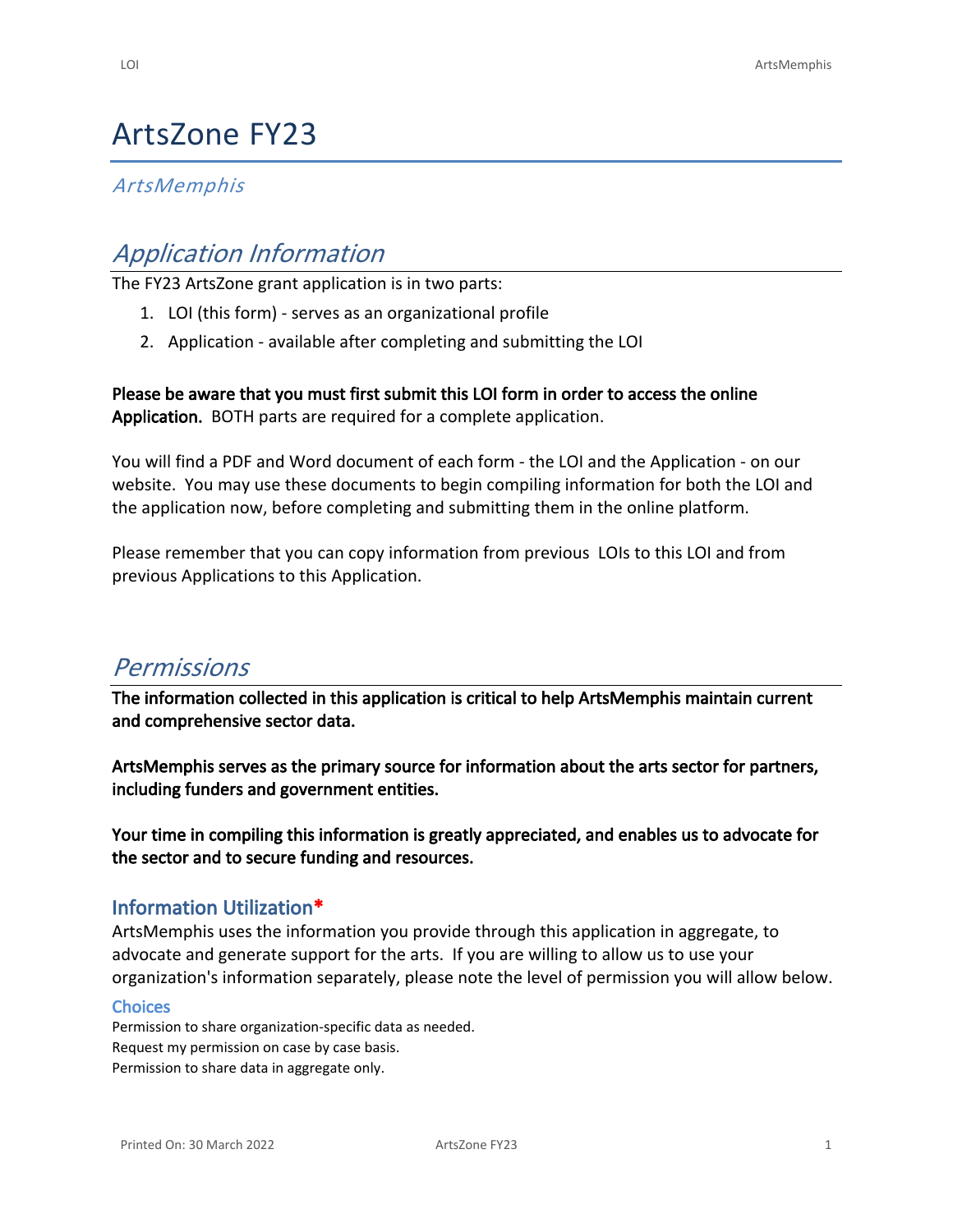# *Organization Overview*

## **Organization Name for Publication\***

Please note how you would like your organization name to be listed in ArtsMemphis publications.

*Character Limit: 250*

### **Project Name\***

For the FY23 ArtsZone grant, you MUST enter the application name as follows: Your Organization Name FY23 ArtsZone

Please enter the name of your organization in place of "Your Organization Name."

Example: ArtsMemphis\_FY23\_ArtsZone *Character Limit: 100*

#### **Artistic Discipline - Primary\***

Please select your primary artistic discipline.

#### **Choices**

Dance Literary Arts Media Arts Music Performing Arts Theater Visual Art **Other** 

## **Artistic Discipline**

Please select all disciplines that you address through your programs and activities.

#### **Choices**

Dance Literary Arts Media Arts Music Performing Arts Theater Visual Art **Other** 

## **Artistic Discipline - Detail**

Please add any clarification or additional information you feel is important regarding artistic discipline.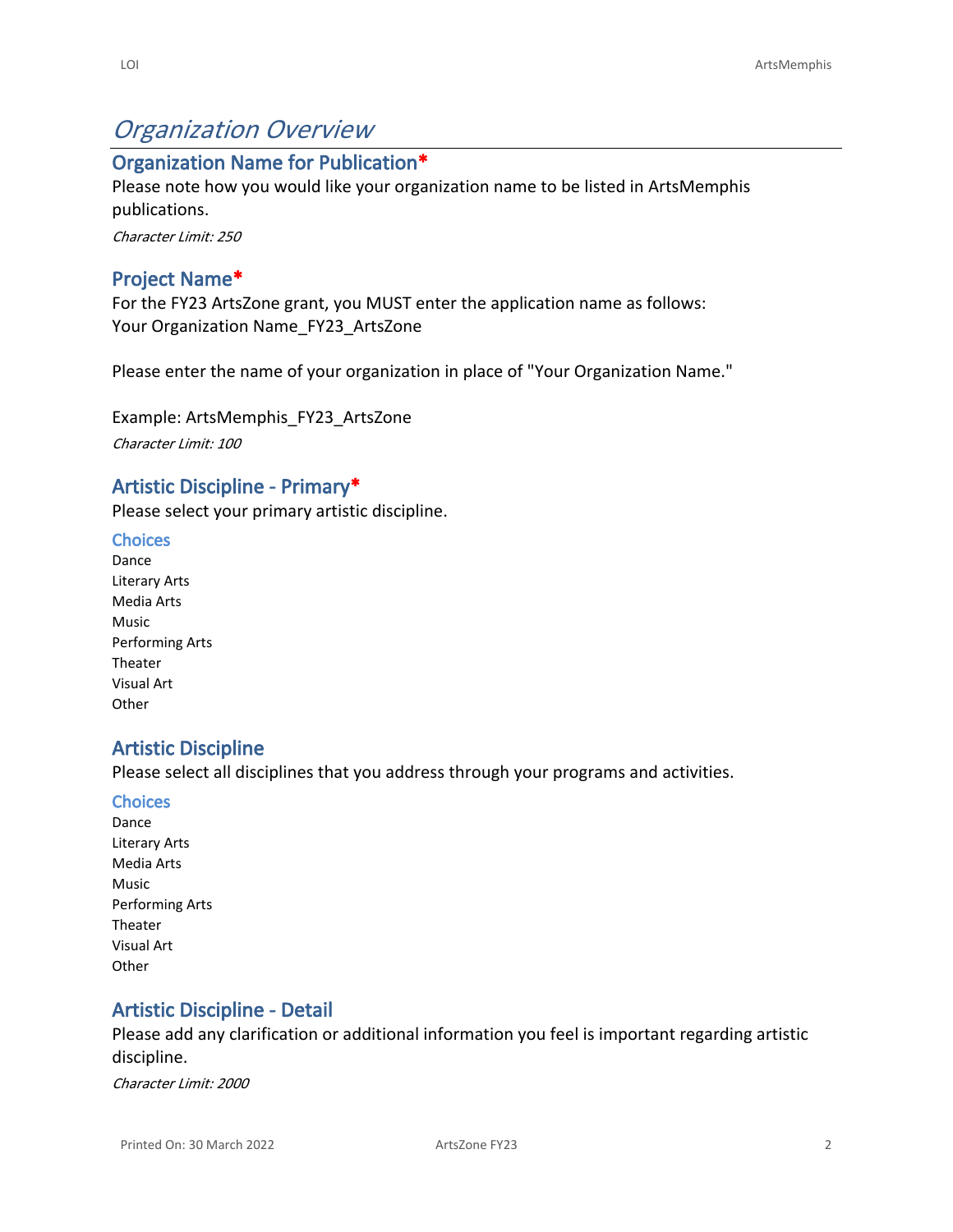#### **Organization Website\***

*Character Limit: 2000*

#### **Mission Statement\***

Please note your board-approved mission statement. *Character Limit: 10000*

#### **Vision or Impact Statement**

Please note your board-approved vision or Impact statement, if applicable. *Character Limit: 10000*

**Year Founded\*** *Character Limit: 250*

**Incorporation Year\*** *Character Limit: 250*

#### **Milestone Anniversary**

Does your organization have a milestone anniversary in the next 1-2 years?

If so, please list the year and milestone.

*Character Limit: 500*

#### **EIN\***

Please enter your organization's tax identification number. *Character Limit: 250*

#### **LIVEGIVEmidsouth Profile\***

Do you have a current LIVEGIVEmidsouth profile?

**Choices** Yes No

# *LIVE GIVE Profile - Yes*

# **LIVEGIVEmidsouth Profile Page**

Please provide a link to your organization's LIVEGIVEmidsouth profile page.

Please make sure that your profile is up to date with all current staff and board members noted (make sure all current officers are indicated) and make sure your most recent financial statements have been uploaded.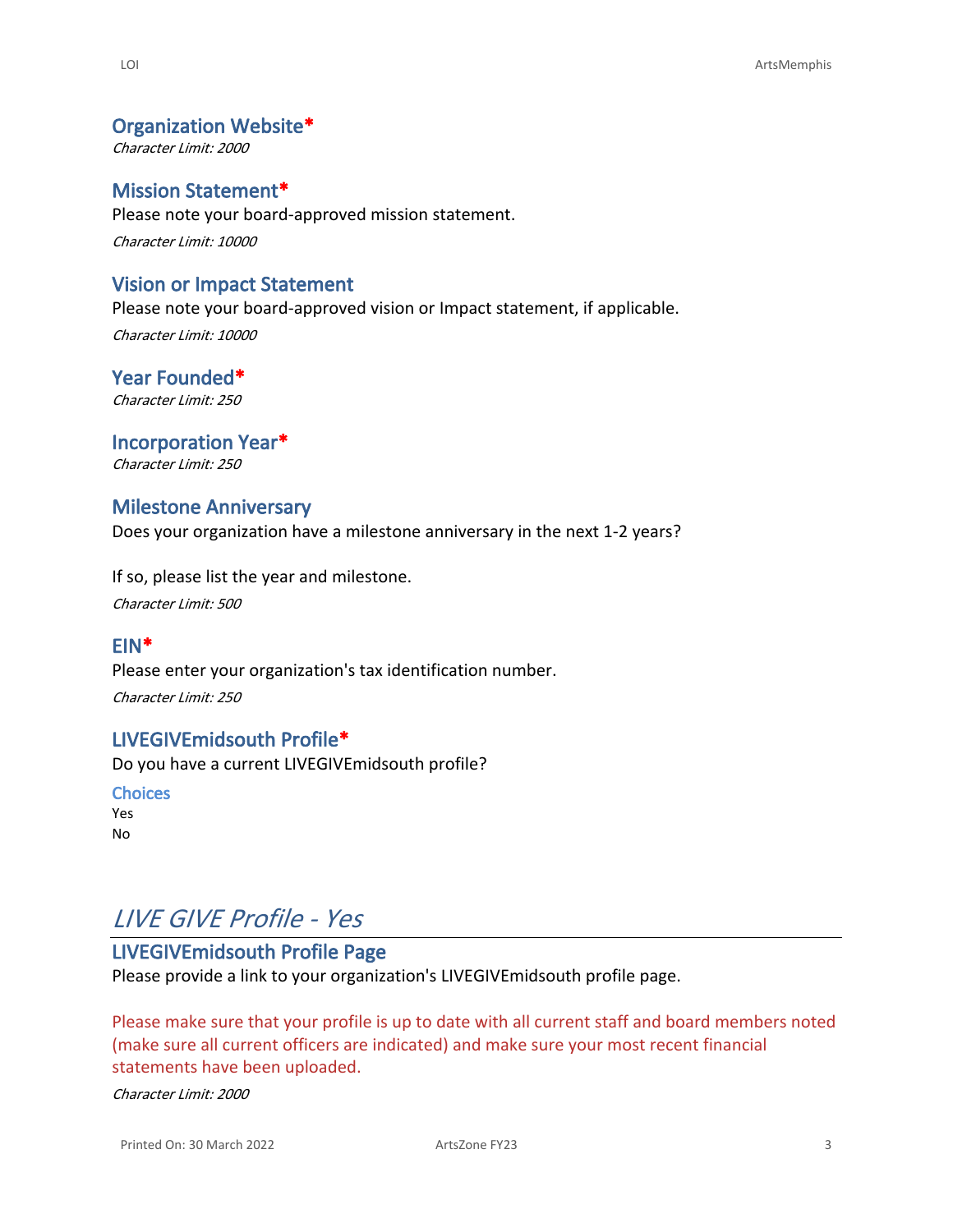# *LIVE GIVE Profile - No*

### **Form 990**

Please upload your most recent Form 990.

If you do not file a Form 990 due to your budget size, please see the instructions below. *File Size Limit: 5 MB*

### **990-N Filers - Expense Total Last Fiscal Year**

If you file a 990-N Postcard, please provide your total expenses for your last fiscal year. *Character Limit: 20*

#### **Audit**

Please upload most recently completed audit. If you do not have an audit of your financials, please explain why.

*Character Limit: 10000 | File Size Limit: 5 MB*

### **Staff & Board List**

Please provide a list of current staff and board members and their demographic information, using the template provided by ArtsMemphis.

*File Size Limit: 5 MB*

# *Financial Information*

**Fiscal Year End\*** Please note the last day of your fiscal year. For example, June 30. *Character Limit: 250*

#### **Last Fiscal Year Operating Revenue Actuals\***

Please enter your total revenue from the most recently completed fiscal year. *Character Limit: 20*

#### **Last Fiscal Year Operating Expense Actuals\***

Please enter your total expenses from the most recently completed fiscal year.

*Character Limit: 20*

#### **Current Fiscal Year Budgeted Operating Revenue\***

Please note your total revenue budgeted for the current fiscal year.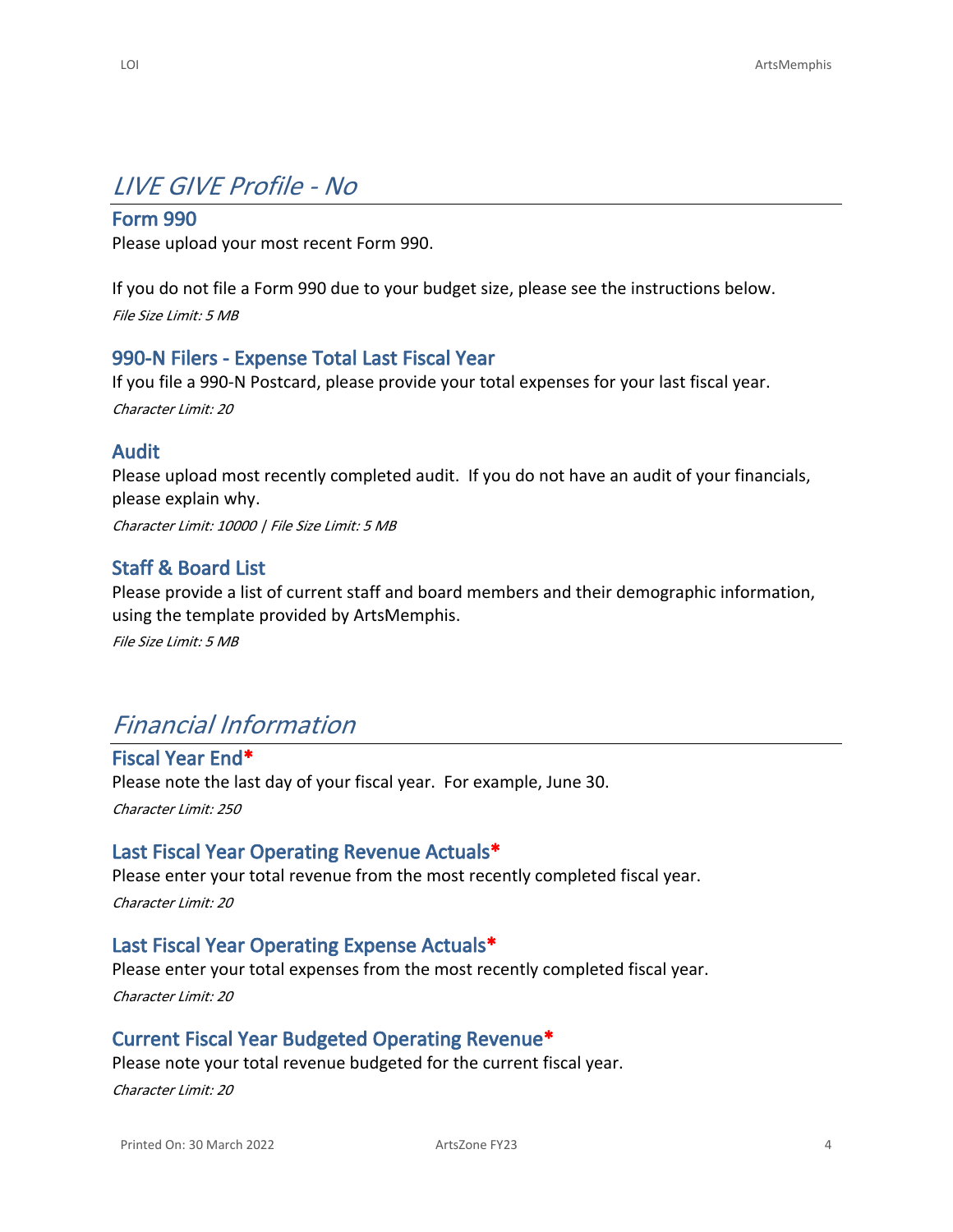# **Current Fiscal Year Budgeted Operating Expenses\***

Please note your total budgeted expenses for the current fiscal year.

*Character Limit: 20*

### **Endowment\***

Do you have an Endowment?

#### **Choices**

Yes No

### **Reserve Fund\***

Do you have a Reserve Fund? A reserve fund is not just a savings account but a fund controlled by a policy.

# **Choices**

Yes No

## **Line of Credit\***

Do you have an available line of credit?

**Choices** Yes No

## **Other Debt\***

Please note the total of any other debt you currently carry, including capital improvements/campaigns, credit cards, other debt. If you have no other debt, please enter zero.

*Character Limit: 20*

# **Financial Narrative - OPTIONAL**

Please use this text box, or file upload option, to provide an explanation, if needed, for any of the following:

- Current or past budget deficit and plans to pay for or cover.
- Plans to eliminate debt or line of credit balance.
- Plans to start or grow a reserve or endowment fund.
- Financial report clarifications or additional detail.

*Character Limit: 5000 | File Size Limit: 5 MB*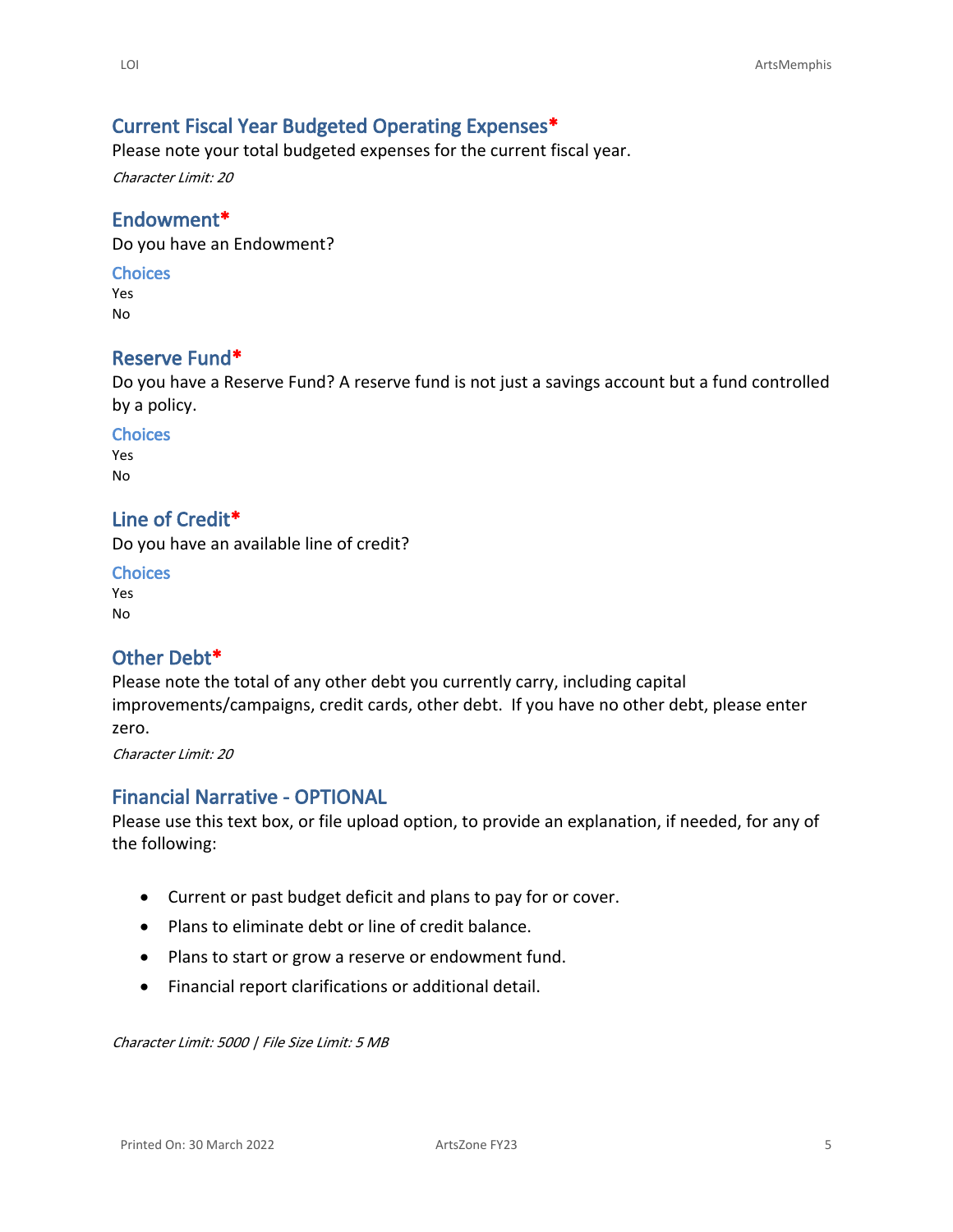# **Capital Campaign\***

Do you currently have a capital campaign? Or plan to have a capital campaign within the next 1- 2 years?

**Choices** Yes No

# *Endowment - Yes*

# **Endowment Balance**

If you have an endowment, please note the balance here.

*Character Limit: 20*

# **Endowment Distribution**

Please briefly note your policies in place to restrict use of either your endowment to preserve the corpus. Please note your current fiscal year projected distribution percentage, if applicable.

*Character Limit: 5000*

# *Reserve Fund - Yes*

# **Reserve Fund Balance**

If you have a reserve fund, please note balance here.

*Character Limit: 20*

# **Reserve Fund Distribution**

Please briefly note your policies in place to restrict use of either your reserve fund to preserve the corpus. Please note your current fiscal year projected distribution percentage, if applicable.

*Character Limit: 5000*

# *Line of Credit - Yes*

# **Line of Credit - Funds Available**

If you have a line of credit, please indicate the total funds available. *Character Limit: 20*

## **Line of Credit - Balance**

If you have a line of credit, please note the total amount you currently owe.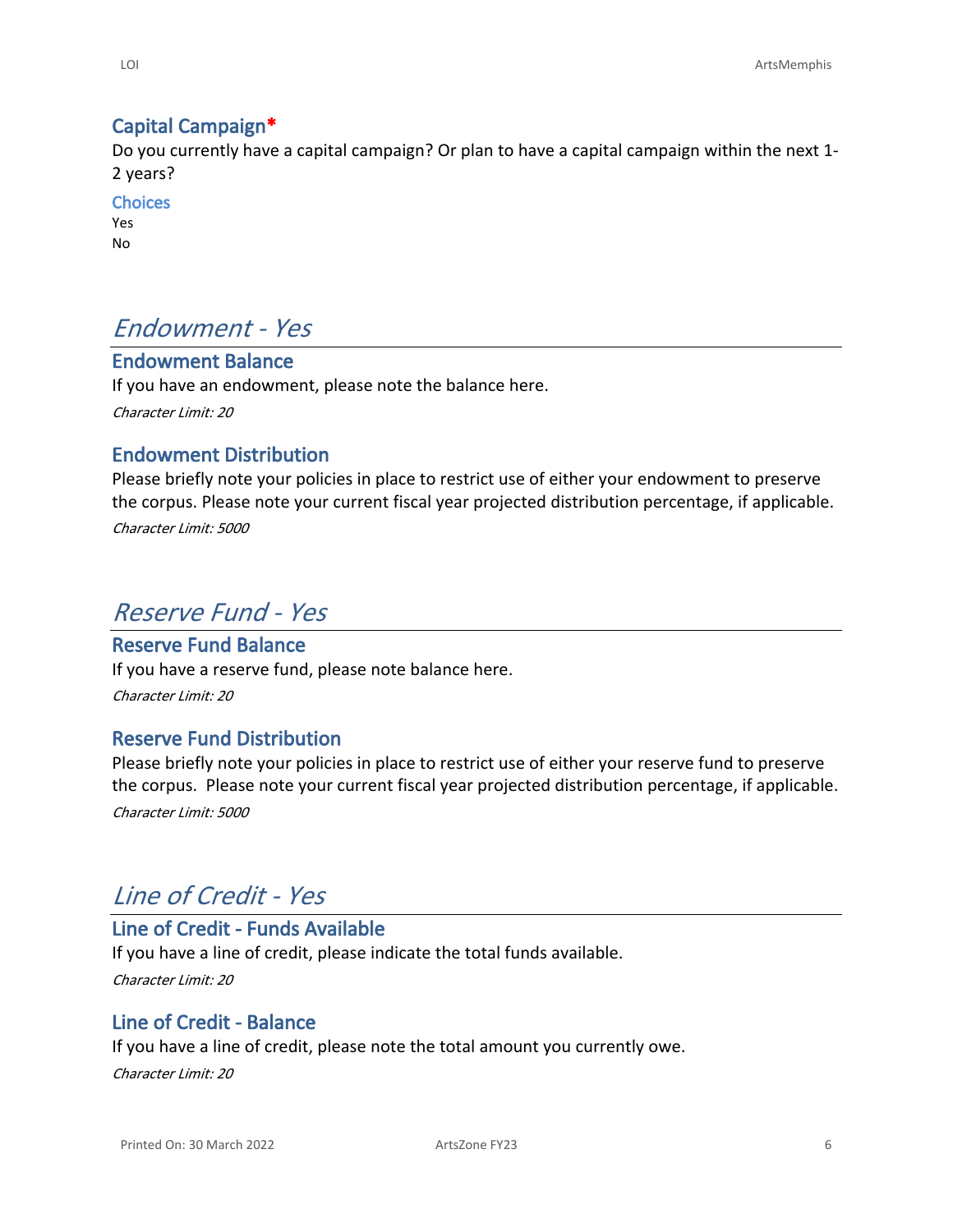# *Capital Campaign*

## **Capital Campaign**

Please provide a brief description of the current or planned campaign goals. You may upload a prospectus if available.

**Note:** Capital campaigns are not supported through ArtsZone funding. If you are interested in securing support for a capital campaign, please apply through the **[AutoZone Greater Memphis](https://www.autozone.com/company/community-relations/charitable-giving-guidelines.html)  [Area Grant Application](https://www.autozone.com/company/community-relations/charitable-giving-guidelines.html)**.

*Character Limit: 2000 | File Size Limit: 5 MB*

# *Staff and Board Information*

**CEO/Executive Director\*** Is your CEO/Executive Director a person of color?

**Choices** Yes No

# **Staff Diversity & Inclusion\***

Are the majority of your staff members people of color?

**Choices** Yes No

## **Staff - People of Color\***

Please note the PERCENTAGE of Administrative and Artistic Staff who identify as people of color.

*Character Limit: 100*

## **Total Staff\***

Please note the total number of staff members, part- and full-time and contract/temporary at your organization currently.

*Character Limit: 250*

## **Staff Details - Number of Full-time Staff\***

Please note the number of full-time staff at your organization currently.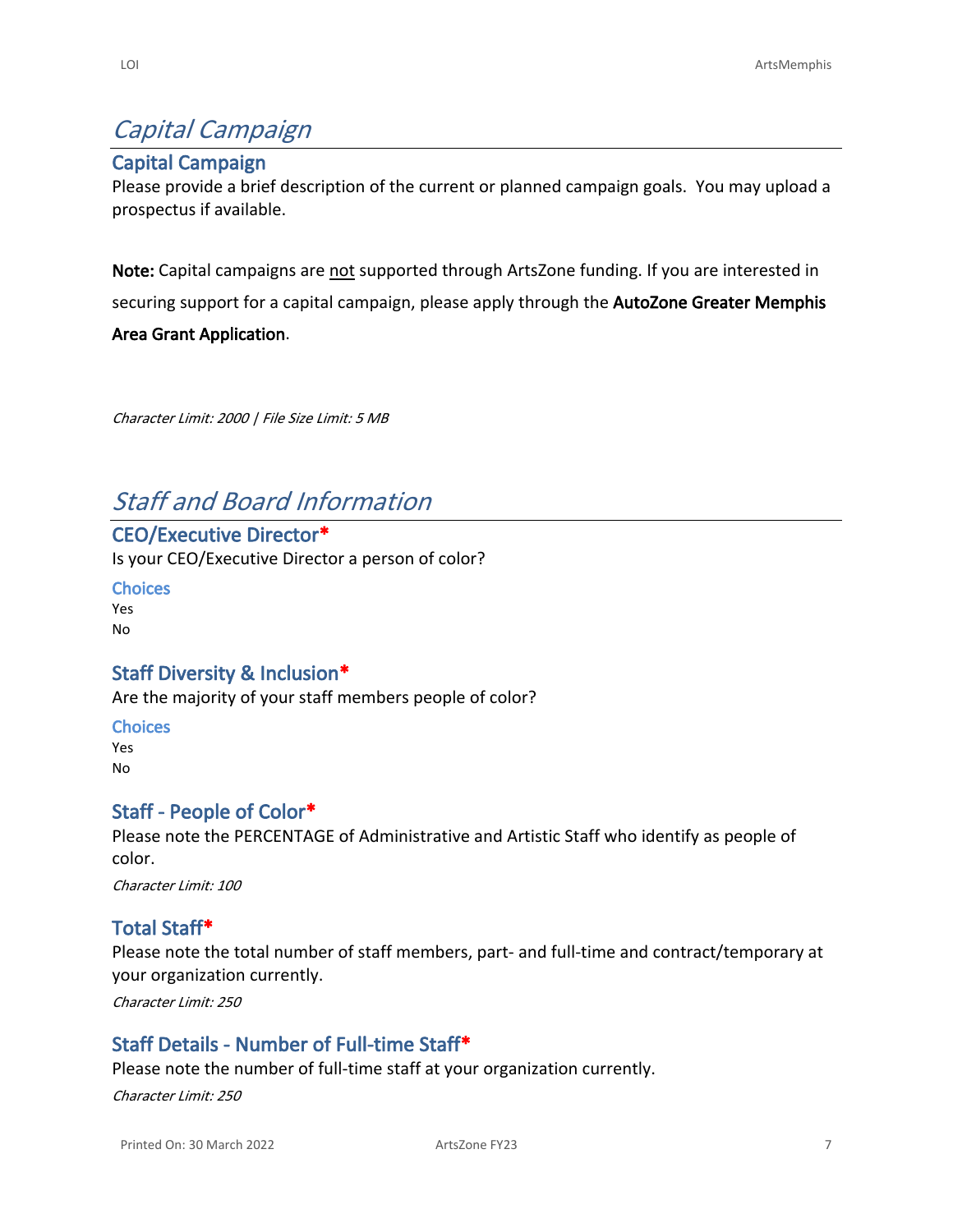# **Staff Details - Number of Part-time Staff\***

Please note the number of part-time staff at your organization currently.

*Character Limit: 250*

### **Staff Details - Number of Contract/Temporary\***

Please note the number of contract/temporary staff at your organization in currently.

*Character Limit: 250*

### **Staff Details - Number of Volunteers\***

Please note the number of volunteers at your organization in currently. *Character Limit: 250*

# **Board Chair/Vice Chair\***

Is your Board Chair and/or Vice Chair a person of color?

#### **Choices**

Yes No

#### **Board Diversity & Inclusion\***

Are a majority of your board members people of color?

**Choices** Yes No

## **Total Board of Directors\***

Please note the total number of members of your Board of Directors.

*Character Limit: 250*

#### **Board Members - Contribute\***

Please note the total number of members of your Board of Directors who contribute financially (including in-kind) to the organization.

*Character Limit: 250*

# *Core Program and Other Programs*

#### **Core Program Description\***

Please provide a brief description of your Core Program.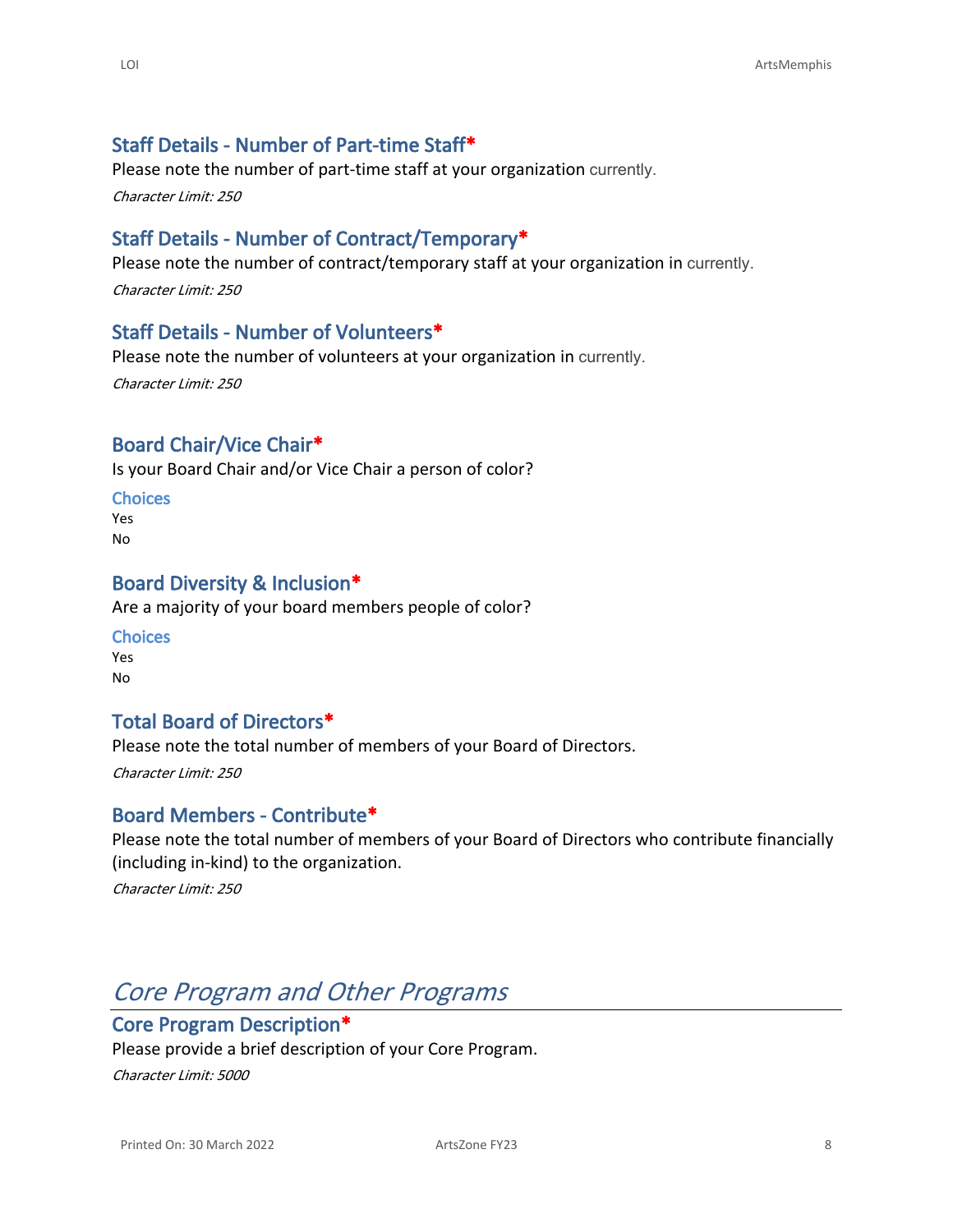### **Core Program - Volume\***

Please note the total number of programs, performances or events you provided through your Core Program in the last fiscal year.

*Character Limit: 250*

## **Other Programs Descirption\***

Please provide a brief description of your other program(s). *Character Limit: 5000*

### **Other Programs - Volume\***

Please note the total number of programs, performances or events you provided through your Other Programs in the last fiscal year.

*Character Limit: 250*

### **Underserved Populations\***

Does your organization serve a majority of participants who are considered underserved?

As defined by the National Endowment for the Arts, underserved refers to those whose opportunities to experience the arts are limited by **geography, ethnicity**, **economics**, or **disability**. Age alone (e.g., youth, seniors) does not qualify a group as underserved.

**Choices**

Yes No

# *Program and Participant Information*

# **Program Locations - Zip Codes**

Please check all zip codes in which you offered a program, event, or performance during your most recently completed fiscal year.

Do not check the zip codes of your audience members' homes, or zip codes of schools from which students visit your location. Rather, only check locations where you conducted programming.

### **Please Note: We understand that your in-person programming was dramatically affected due to the pandemic. You may leave this section blank if you do not have information to provide.**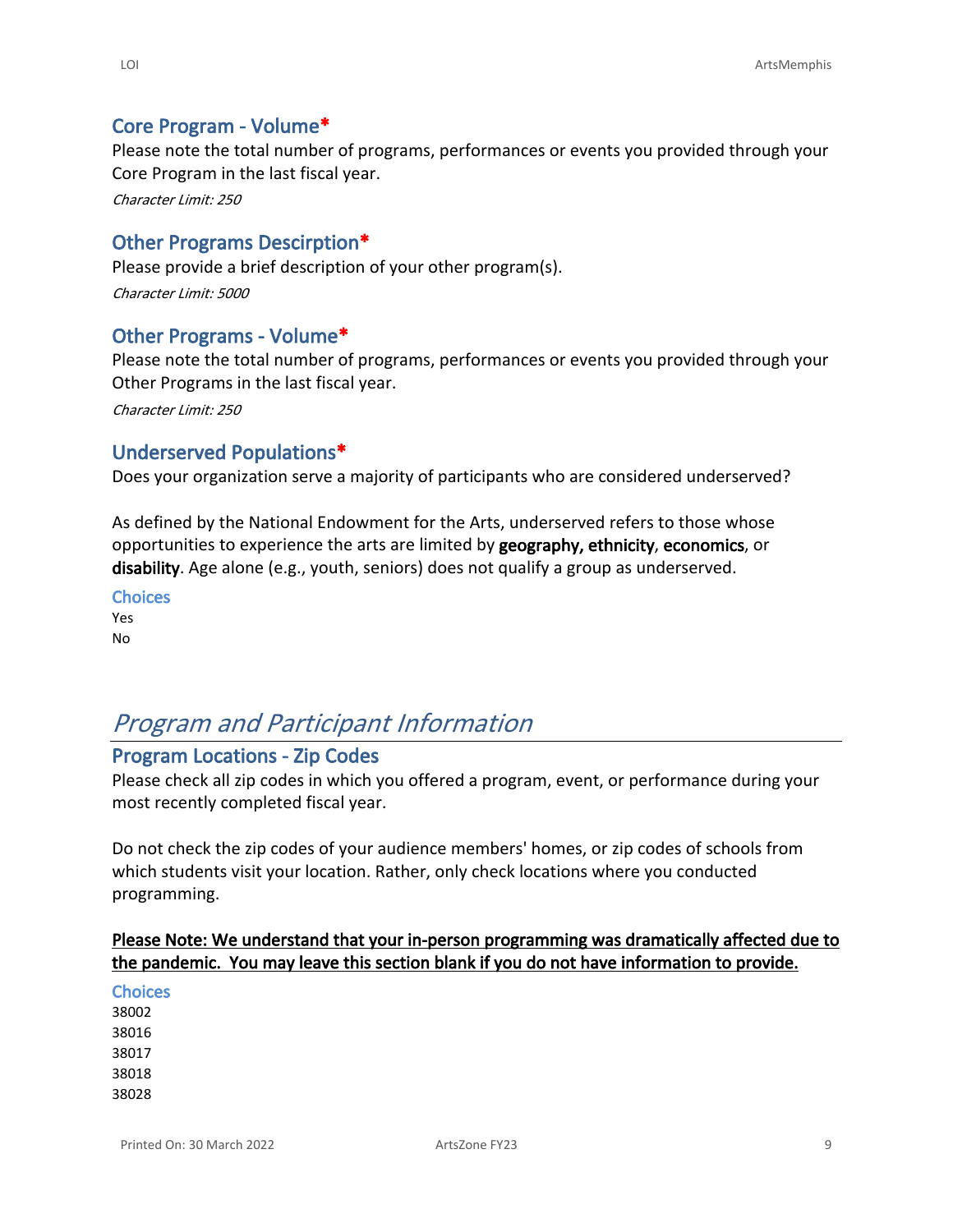| 38053                       |
|-----------------------------|
| 38103                       |
| 38104                       |
| 38105                       |
| 38106                       |
| 38107                       |
| 38108                       |
| 38109                       |
| 38111                       |
| 38112                       |
| 38113                       |
| 38114                       |
| 38115                       |
| 38116                       |
| 38117                       |
| 38118                       |
| 38119                       |
| 38120                       |
| 38122                       |
| 38125                       |
| 38126                       |
| 38127                       |
| 38128                       |
| 38133                       |
| 38134                       |
| 38135                       |
| 38138                       |
| 38139                       |
| 38141                       |
| Outside of Shelby County    |
| <b>Outside of Tennessee</b> |
| Virtual Events Only         |

## **Program Locations - City Districts\***

Please check all City Council Districts in which you provided a program, event, or performance in the past 12 months.

To identify in which district an address is located, enter the address into the search bar at the top left of this website: [Memphis City Council Districts Map](https://gis.shelbycountytn.gov/regis/apps/webappviewer/index.html?id=5ef41bc8d89d4f3a87e8021c573679c3)

Do not check the districts of your audience members' homes, or districts of schools from which students visit your location. Rather, only check locations where you conducted programming.

**Choices** City Council District 1 City Council District 2 City Council District 3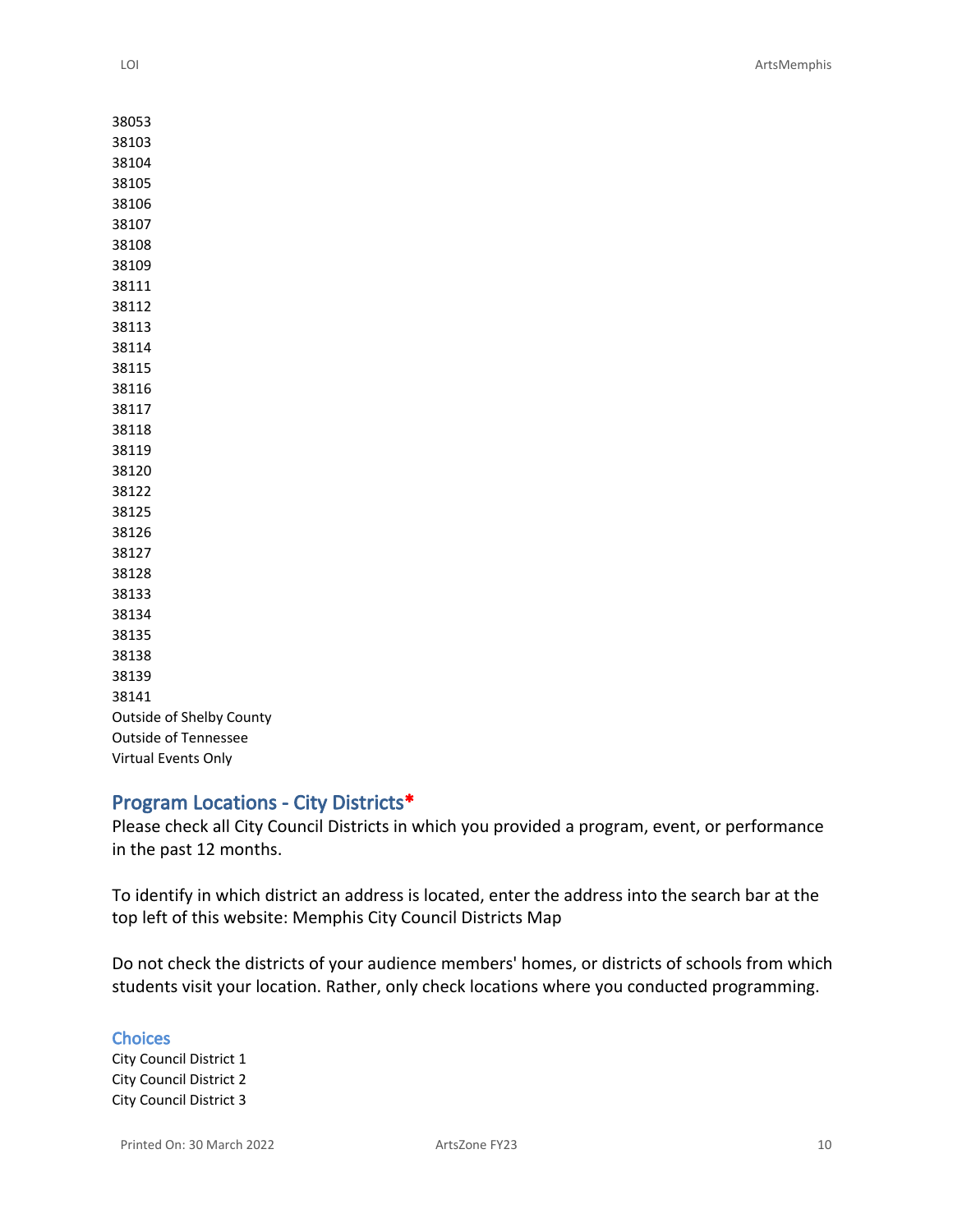City Council District 4 City Council District 5 City Council District 6 City Council District 7 City Council Super District 8 City Council Super District 9 I don't know

#### **Program Locations - County Districts\***

Please check all County Council Districts in which you provided a program, event, or performance in the next 12 months.

To identify in which district an address is located, enter the address into the search bar at the top left of this website:

<https://gis.shelbycountytn.gov/ElectionDistricts/>

Then click the top right arrow in the pop up box for county commission district numbers.

Do not check the districts of your audience members' homes, or districts of schools from which students visit your location. Rather, only check locations where you conducted programming.

#### **Choices**

County Commission District 1 County Commission District 2 County Commission District 3 County Commission District 4 County Commission District 5 County Commission District 6 County Commission District 7 County Commission District 8 County Commission District 9 County Commission District 10 County Commission District 11 County Commission District 12 County Commission District 13 I don't know

### **Program Location - Virtual Locations\***

Please list cities/state/country outside of Shelby County that your program was able to reach due to virtual events.

Please list each location as one line. For example:

- Memphis, TN
- Albany, NY
- New Zealand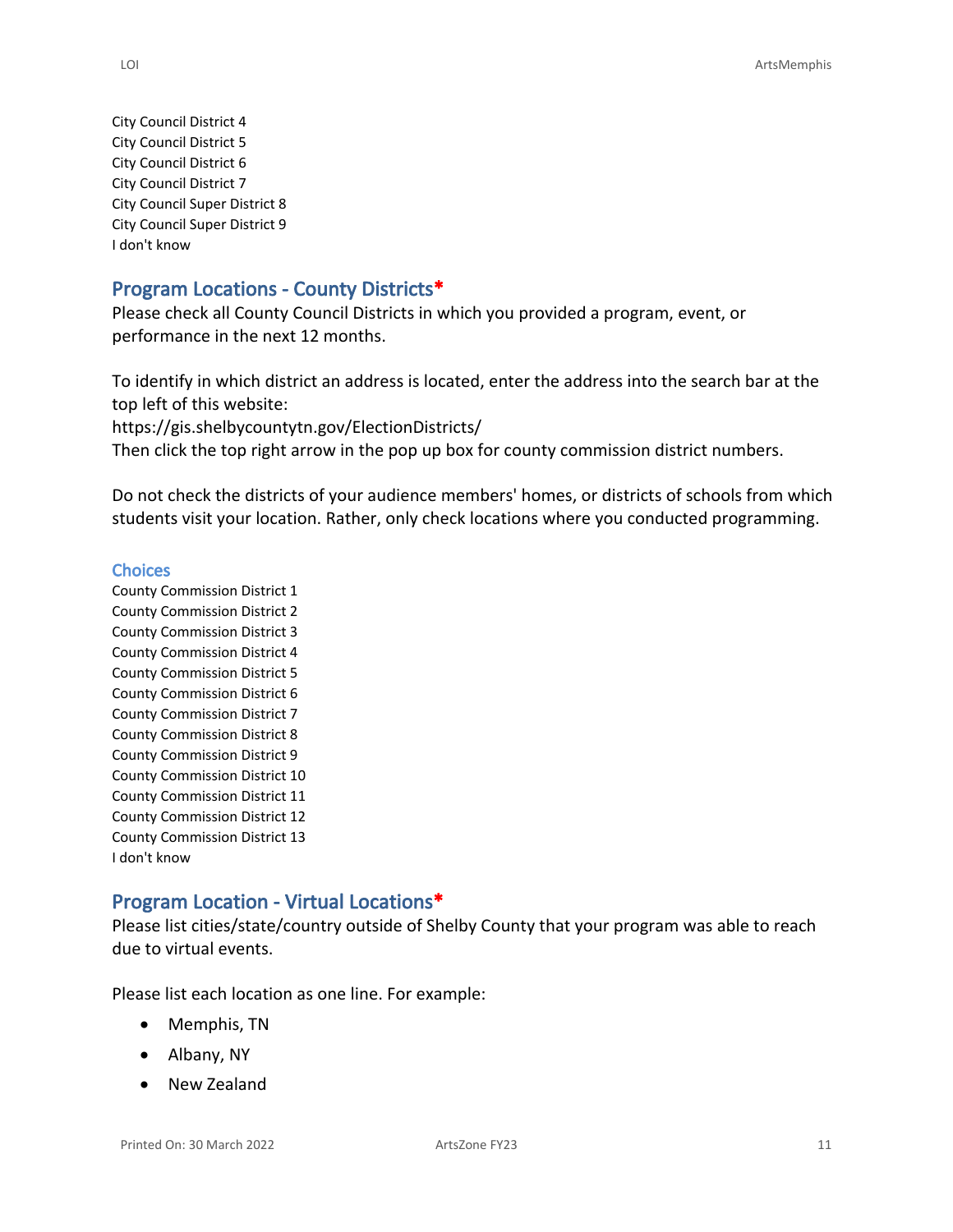If you did not reach audiences via virtual programming, please write NA.

If you were not able to track the locations of your virtual participants, please note "DNT" for Did Not Track.

#### *Character Limit: 10000*

#### **Program Locations - Detail (Optional)**

Please list the location name and street address for up to five locations where you offered a program, event, or performance outside of your primary address during your most recently completed fiscal year. If you wish to enter location details for all programs, you may do so, or you may upload a list of program locations.

If you provided programming outside Shelby County or outside Tennessee, please provide details on those program locations.

### **Please Note: we understand that your in-person programming was dramatically affected due to the pandemic. You may leave this section blank if you do not have information to provide.**

*Character Limit: 5000 | File Size Limit: 5 MB*

#### **Arts Education Program Locations (Optional)**

Please list the location name and street address for up to five locations where you offered an arts education program, event, or performance outside of your primary address during your most recently completed fiscal year for PreK-12 student audiences. If you wish to enter location details for all programs, you may do so or you may upload a list of program locations.

## **Please Note: we understand that your in-person programming was dramatically affected due to the pandemic. You may leave this section blank if you do not have information to provide.**

*Character Limit: 5000 | File Size Limit: 5 MB*

#### **Total Participants: All Programs\***

As a requirement of funding from the Tennessee Arts Commission, ArtsMemphis reports on demographic information of all grantees.

"Participant" refers to the estimated total number of individuals **directly benefiting from your operations and program**. This may include donors, subscribers, members, ticket buyers, audiences, education/outreach/engagement program participants, event attendees, listeners, etc.

#### Please include virtual participant numbers in this total.

Please note the total participants in your organization for your most recently completed fiscal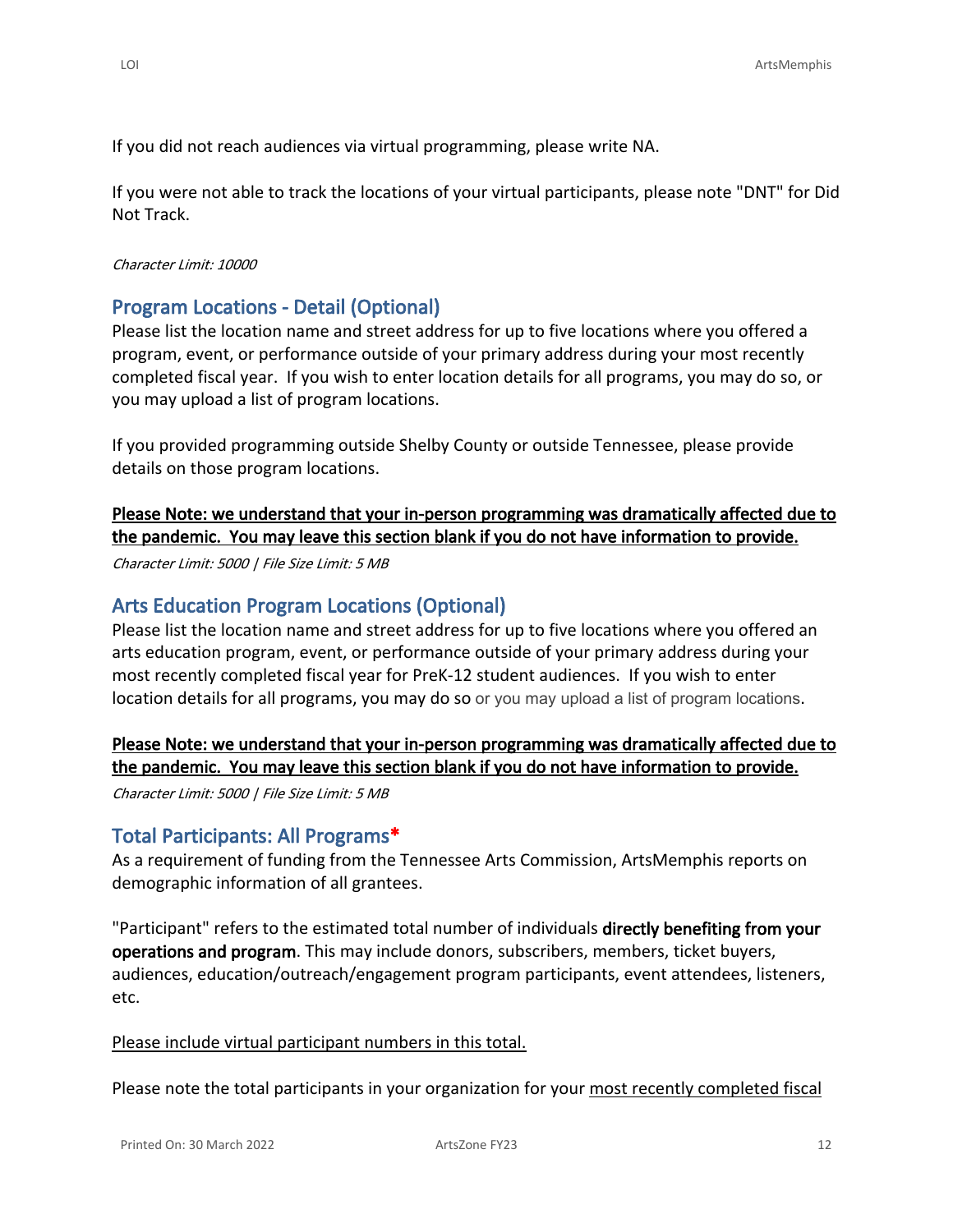year. Please make sure your numbers are accurate. If you do not track your total participants enter the number zero.

*Character Limit: 250*

## **Total Participants - Virtual Programs\***

Please note the total number of virtual participants you had in the last fiscal year.

Please make sure your numbers are accurate. If you do not track your total virtual participants enter the number zero.

*Character Limit: 250*

# **Total Participants: Core Program\***

Please note the total number of participants in your core program, as described above, in the last fiscal year.

Please make sure your numbers are accurate. If you do not track your core program participants enter the number zero.

*Character Limit: 100*

### **Participant Numbers - Explanation\***

If you are unable to collect participation numbers, please briefly explain your impediments to collecting this data.

If you are able to provide participant numbers, please briefly explain your tracking method. *Character Limit: 5000*

## **Participant Demographics\***

Please select the participant totals about which you can report demographic information. If you do not track participant demographic data, please select "DNT" for Do Not Track.

Based on your selection, use the numbers provided above to calculate the **PERCENTAGES** requested below to answer the participant demographic questions.

ArtsMemphis uses the same demographic data points collected by the Tennessee Arts Commission, in order to create efficiencies and build capacities for applicants.

#### **Choices**

Total Participants: All Programs Total Participants: Core Program Total Participants: Other Programs **Other** DNT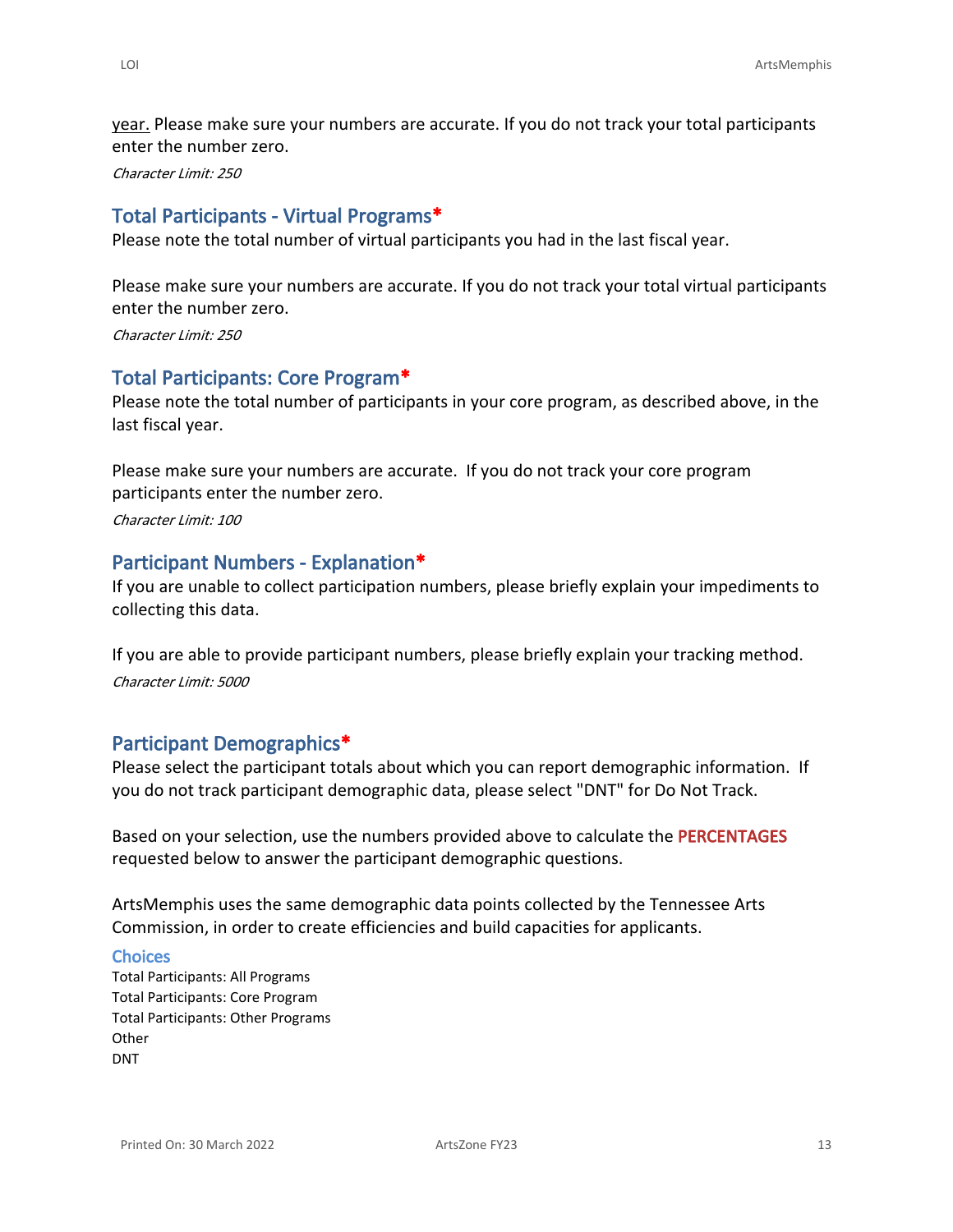#### **Participants under age 18**

Please note the PERCENTAGE of total for your most recently completed fiscal year.

*Character Limit: 250*

#### **Participants over age 65**

Please note the PERCENTAGE of total for your most recently completed fiscal year. *Character Limit: 250*

#### **Participants living in rural or isolated settings**

Please note the PERCENTAGE of total for your most recently completed fiscal year. *Character Limit: 250*

#### **Participants living with disabilities**

Please note the PERCENTAGE of total for your most recently completed fiscal year. *Character Limit: 250*

#### **Please make sure that the numbers you provide in the five questions below total 100%.**

#### **Participants who are White**

Please note the PERCENTAGE of total for your most recently completed fiscal year.

*Character Limit: 250*

## **Participants who are Black / African American**

Please note the PERCENTAGE of total for your most recently completed fiscal year. *Character Limit: 250*

## **Participants who are Hispanic / Latinx**

Please note the PERCENTAGE of total for your most recently completed fiscal year. *Character Limit: 250*

#### **Participants who are Asian / Asian American / Pacific Islander**

Please note the PERCENTAGE of total for your most recently completed fiscal year. *Character Limit: 250*

#### **Participants who are of another heritage**

Please note the PERCENTAGE of total for your most recently completed fiscal year. *Character Limit: 250*

#### **Participant Diversity & Inclusion\***

Are a majority of your total participants people of color?

#### **Choices**

Yes

Printed On: 30 March 2022 **ArtsZone FY23** ArtsZone FY23 14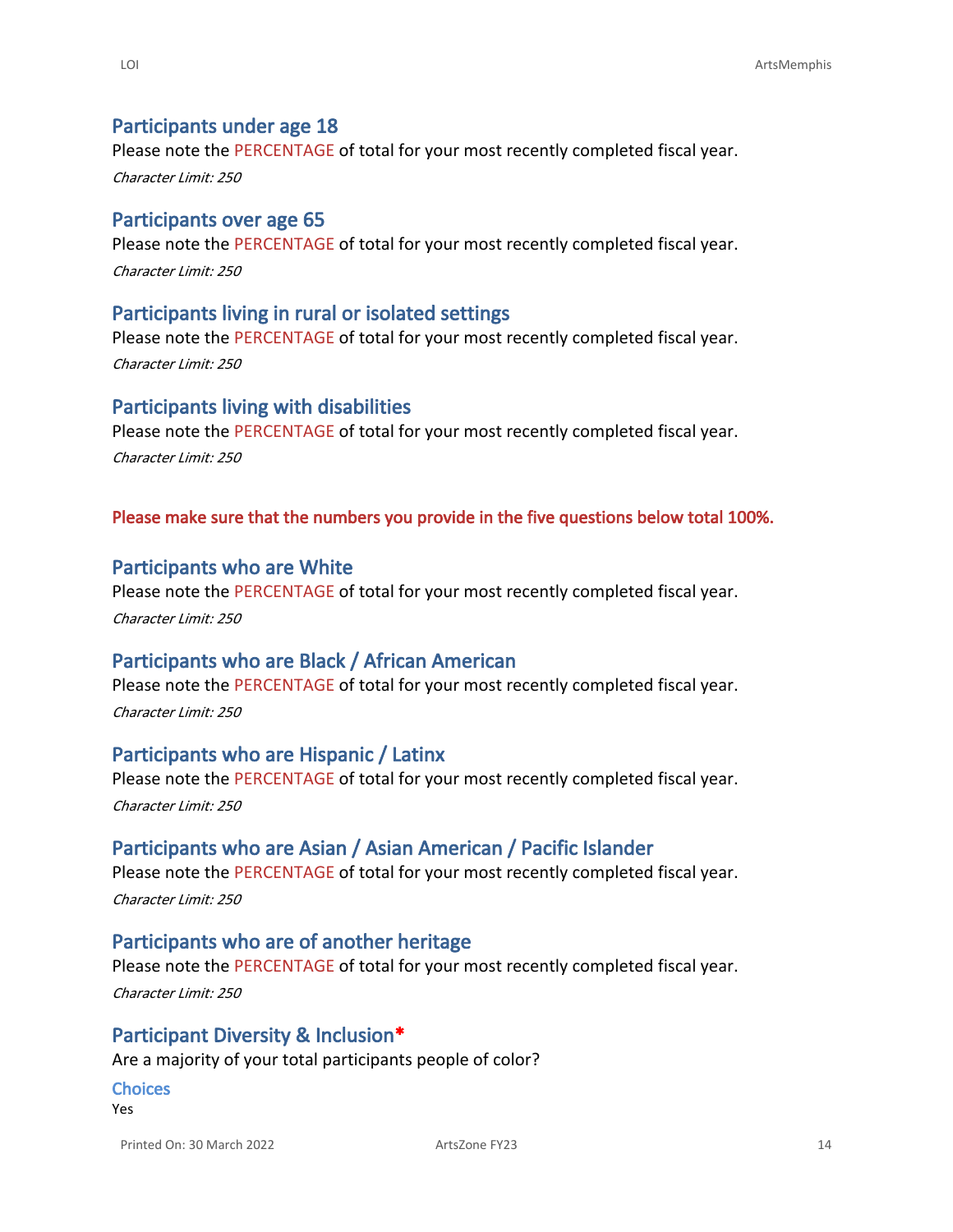No

# **Demographic Data Collection Method\***

Please explain how you arrive at any participant demographic numbers noted above. For example: observation, intercept survey, email survey. If you do not track participant demographic numbers please explain why not.

*Character Limit: 10000*

# *Artist Information*

As a requirement of funding from the Tennessee Arts Commission, ArtsMemphis reports on demographic information of all grantees.

"Artist" refers to the number of artists **directly involved in providing art or artistic services** specifically identified with an organizational program or activity; including the number of individual artists of a company, troupe, or touring group.

# **Total Adult Artists Engaged Last FY\***

Please note the total adult artists engaged in your organization for your most recently completed fiscal year. Please make sure your numbers are accurate. If you do not track your total artists engaged enter the number zero.

*Character Limit: 250*

# **Total Youth Artists Engaged Last FY\***

Please note the total youth artists (under age 18) engaged in your organization for your most recently completed fiscal year. Please make sure your numbers are accurate. If you do not track your total youth artists engaged enter the number zero.

*Character Limit: 250*

## **Paid Artists Last FY**

Please note the number of paid artists participating your your most recently completed fiscal year programming.

*Character Limit: 250*

## **Unpaid Artists Last FY**

Please note the number of unpaid artists participating in most recently completed fiscal year programming.

*Character Limit: 250*

# **Artist Payments\***

Please note the total dollars paid to artists in your most recently completed fiscal year.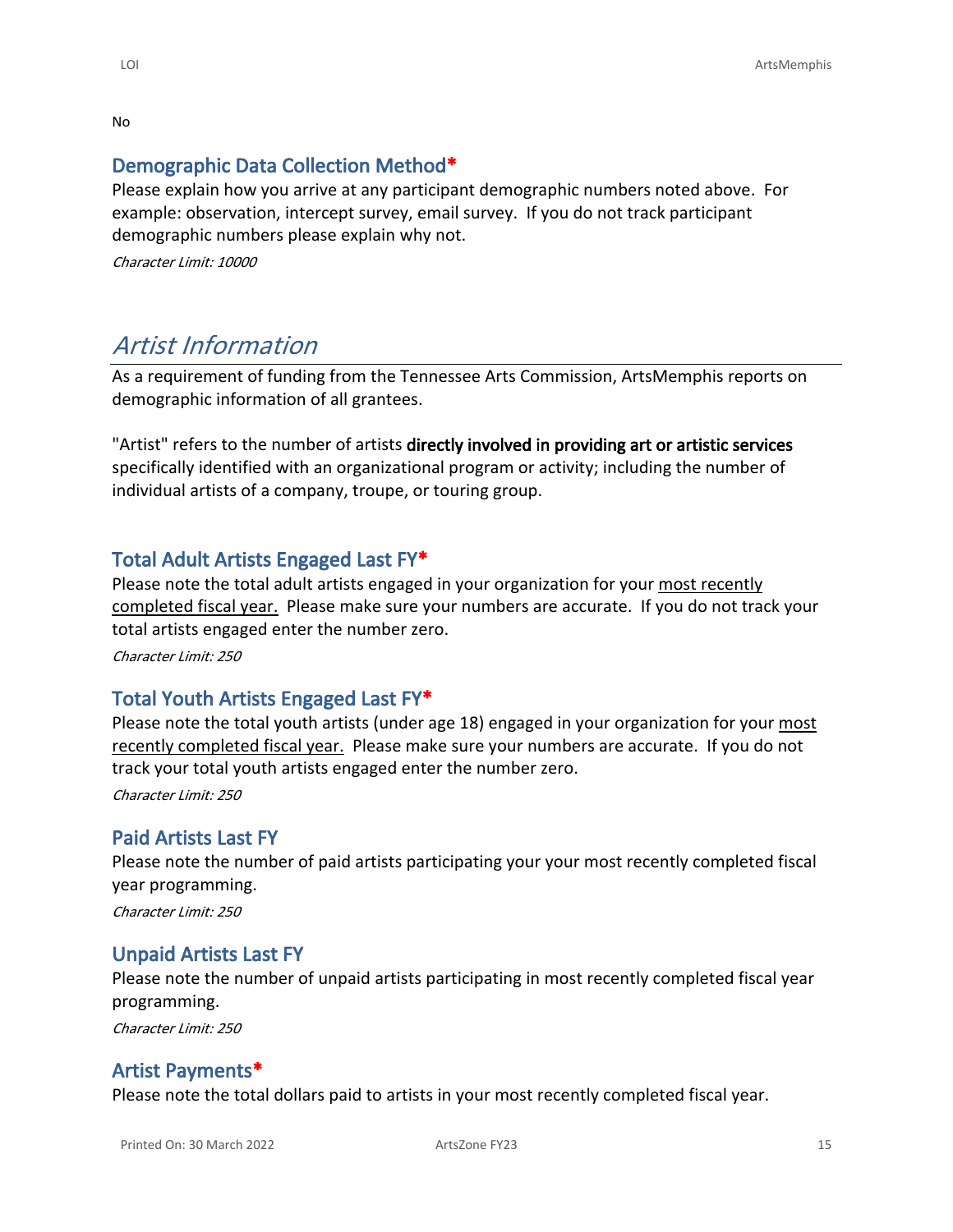*Character Limit: 20*

### **Average Hourly Artist Payment**

Please note the average hourly pay rate for artists paid during your most recently completed fiscal year.

*Character Limit: 20*

### **Artist Benefits**

Please note any benefits or other support given to artists. *Character Limit: 5000*

**Please make sure that the numbers you provide in the five questions below total 100%.**

#### **Artists who are White**

Please note the PERCENTAGE of total for your most recently completed fiscal year. *Character Limit: 250*

#### **Artists who are Black / African American**

Please note the PERCENTAGE of total for your most recently completed fiscal year. *Character Limit: 250*

### **Artists who are Hispanic / Latinx**

Please note the PERCENTAGE of total for your most recently completed fiscal year. *Character Limit: 250*

### **Artists who are Asian / Asian American / Pacific Islander**

Please note the PERCENTAGE of total for your most recently completed fiscal year. *Character Limit: 250*

#### **Artists who are of another heritage**

Please note the PERCENTAGE of total for your most recently completed fiscal year. *Character Limit: 250*

#### **Artist Diversity & Inclusion\***

Are a majority of your total artists engaged people of color?

#### **Choices**

Yes No

#### **Artist Demographic Data Collection Method**

Please explain how you arrive at any artist demographic numbers noted above. For example: observation, survey. If you do not track artist demographic numbers please explain why not.